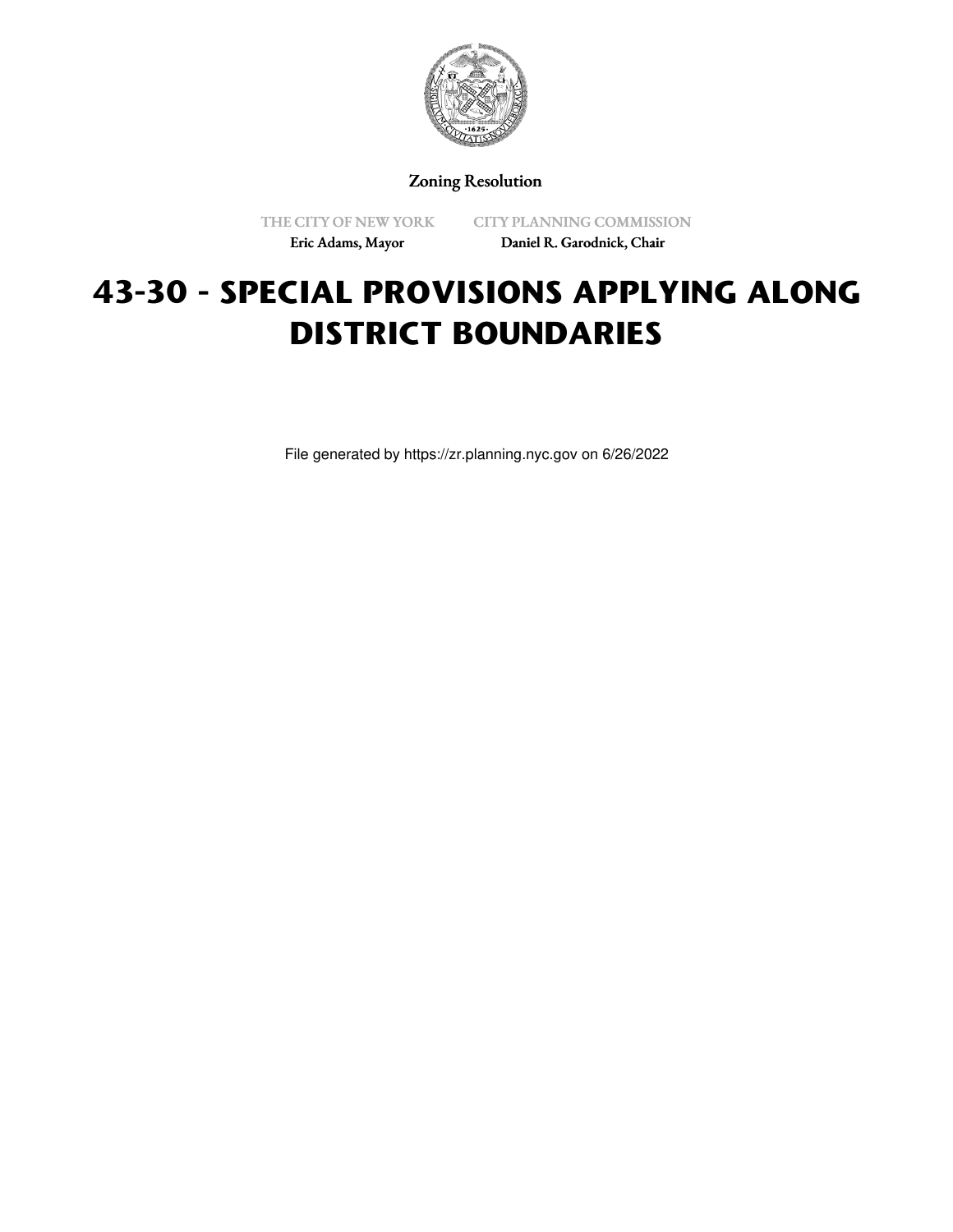## **43-30 - SPECIAL PROVISIONS APPLYING ALONG DISTRICT BOUNDARIES**

LAST AMENDED 12/15/1961

#### M1 M2 M3

In all districts, as indicated, open areas shall be provided in accordance with the provisions of this Section along the boundaries of #Residence Districts#, except where such district boundaries are also the boundaries of railroad rights-of-way or cemeteries.

# **43-301 - Required yards along district boundary coincident with side lot line of zoning lot in an R1, R2, R3, R4 or R5 District**

LAST AMENDED 12/15/1961

#### M1 M2 M3

In all districts, as indicated, along such portion of the boundary of a #Manufacturing District# which coincides with a #side lot line# of a #zoning lot# in an R1, R2, R3, R4 or R5 District, an open area not higher than #curb level# and at least 15 feet wide shall be provided within the #Manufacturing District#. Such an open area shall not be used for #accessory# off-street parking, #accessory# off-street loading, or for storage or processing of any kind.

# **43-302 - Required yards along district boundary coincident with rear lot lines of two adjoining zoning lots**

LAST AMENDED 12/15/1961

#### M1 M2 M3

In all districts, as indicated, along such portion of the #rear lot line# of a #zoning lot# in a #Manufacturing District# which coincides with a #rear lot line# of a #zoning lot# in an adjoining #Residence District#, an open area not higher than #curb level# and at least 30 feet in depth shall be provided within the #Manufacturing District#. Such an open area shall not be used for storage or processing of any kind.

# **43-303 - Required yards along district boundary coincident with side lot line of zoning lot in a Manufacturing District**

LAST AMENDED 12/15/1961

#### M1 M2 M3

In all districts, as indicated, along such portion of a #side lot line# of a #zoning lot# in a #Manufacturing District# which coincides with a #rear lot line# of a #zoning lot# in an adjoining #Residence District#, an open area not higher than #curb level# and at least 15 feet wide shall be provided within the #Manufacturing District#. Such open area shall not be used for #accessory# off-street loading or for storage or processing of any kind.

#### **43-304 - Required front yards along district boundary located in a street**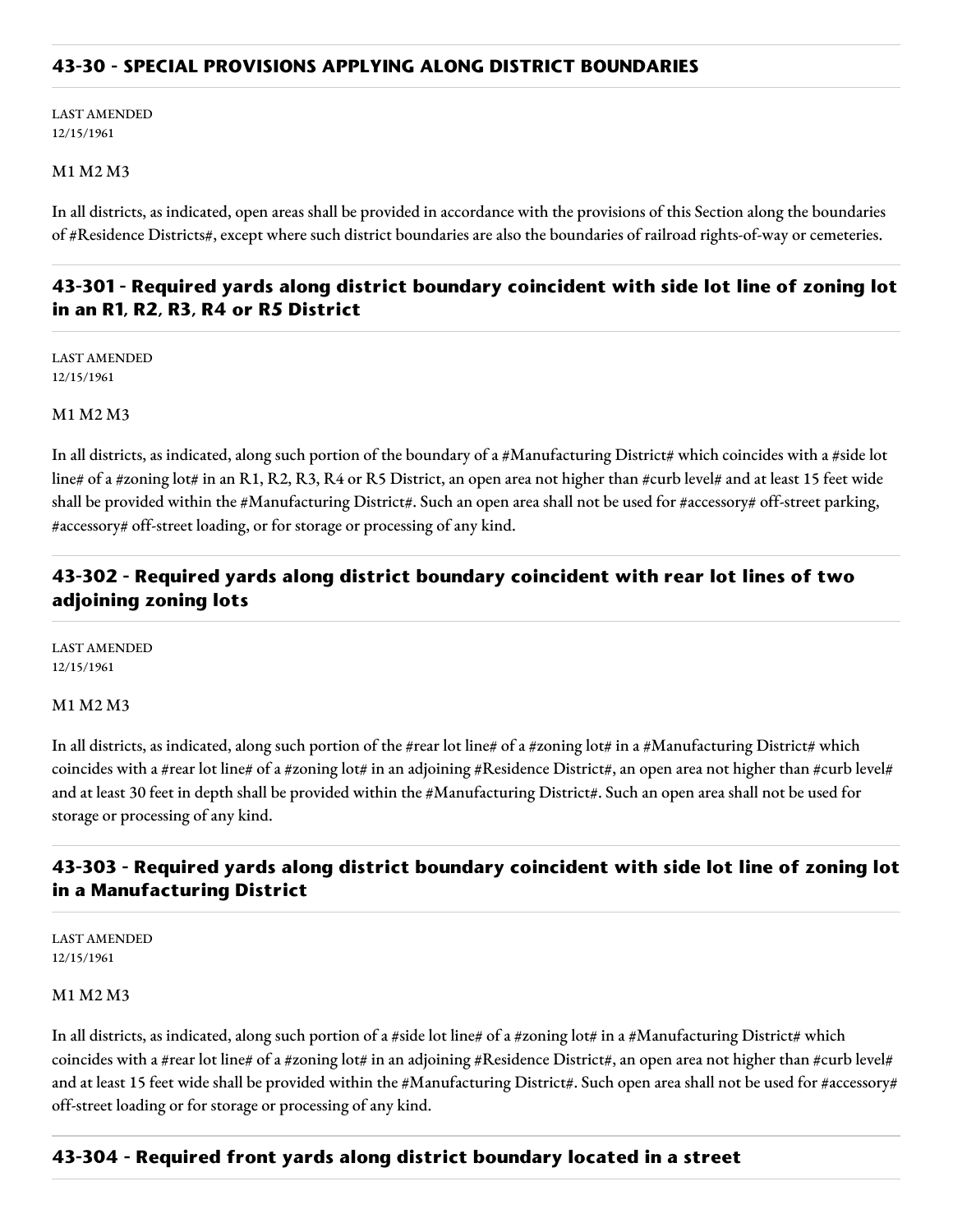LAST AMENDED 10/25/1967

### M1-1 M1-2 M1-3 M1-4 M2 M3

In the districts indicated, if the boundary of an adjoining #Residence District# is located at the center line of a #street# less than 60 feet wide, a #front yard# not higher than #curb level# and at least 20 feet in depth shall be provided along any #front lot line# forming the boundary between a #zoning lot# located within the #Manufacturing District# and that portion of the #street# in which the district boundary is located.

## **43-31 - Other Special Provisions for Rear Yards**

LAST AMENDED 12/15/1961

#### M1 M2 M3

In all districts, as indicated, the #rear yard# requirements set forth in Section 43-26 (Minimum Required Rear Yards) shall be modified as set forth in this Section.

## **43-311 - Within 100 feet of corners**

LAST AMENDED 12/15/1961

### M1 M2 M3

In all districts, as indicated, no #rear yard# shall be required within 100 feet of the point of intersection of two #street lines# intersecting at an angle of 135 degrees or less.

## **43-312 - Along short dimension of block**

LAST AMENDED 5/20/1965

#### M1 M2 M3

In all districts, as indicated, whenever a #front lot line# of a #zoning lot# coincides with all or part of a #street line# measuring less than 230 feet in length between two intersecting #streets#, no #rear yard# shall be required within 100 feet of such #front lot line#.

## **43-313 - For zoning lots with multiple rear lot lines**

LAST AMENDED 4/30/2008

#### M1 M2 M3

In all districts, as indicated, for #zoning lots# with multiple #rear lot lines#, if a #rear yard# extends from a #rear lot line# away from the #street line# which is used to determine such #rear lot line#, the following rules shall apply:

(a) A #rear yard# with a minimum depth of 20 feet shall be provided where such #rear lot line# coincides with a #rear lot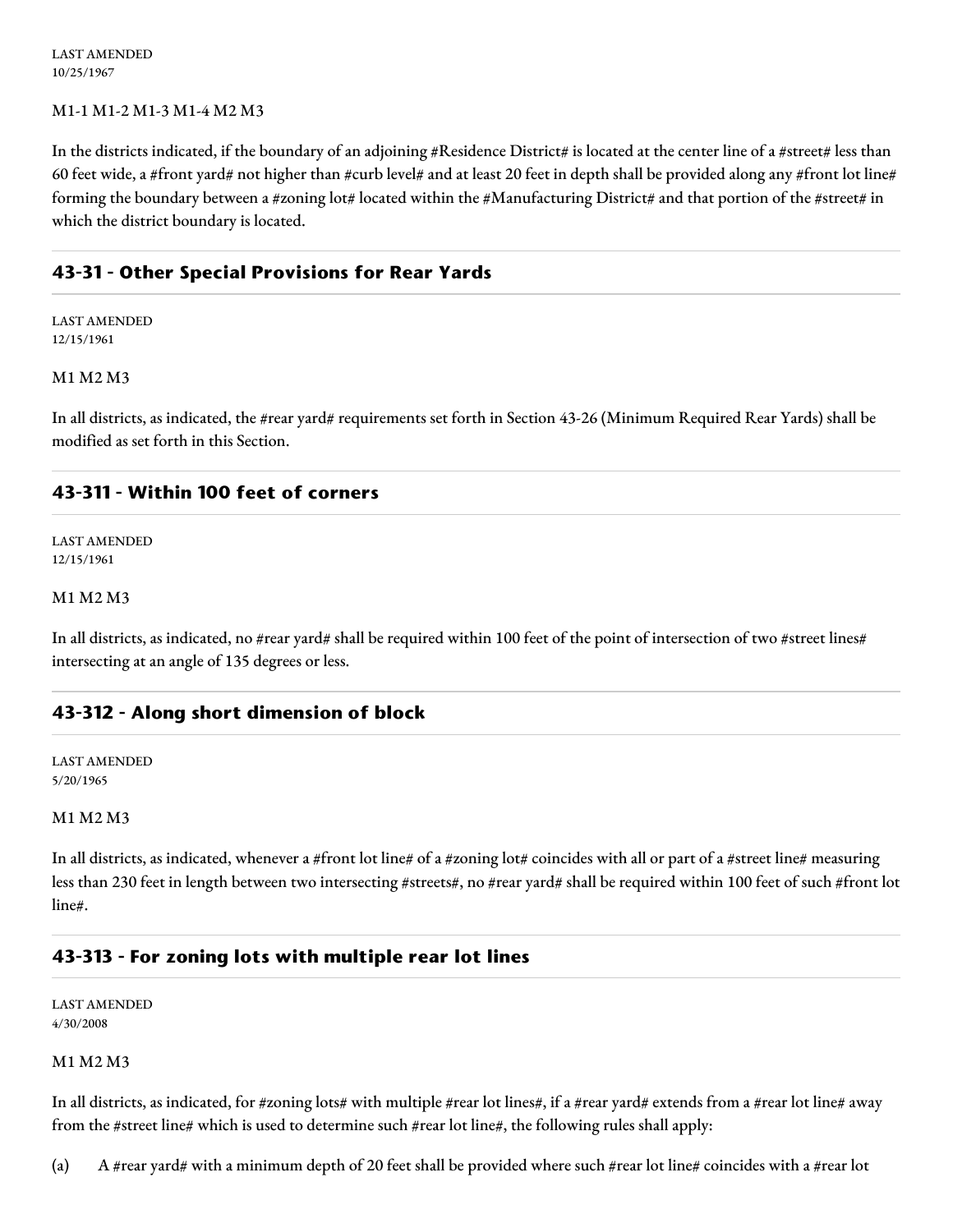line# of an adjoining #zoning lot#.



(33-303a, 43-313a)

- (b) No #rear yard# shall be required where such #rear lot line# coincides with a #side lot line# of an adjoining #zoning lot#.
- (c) For portions of #through lots# that have multiple #rear lot lines# and such portions are not subject to #interior lot# regulations, the #street line# bounding the #zoning lot# closest to such #rear lot line# shall be used to determine compliance with this Section.



XXX Rear Yard extending away from Street A Rear Yard extending away from Street B

(33-303c, 43-313c)